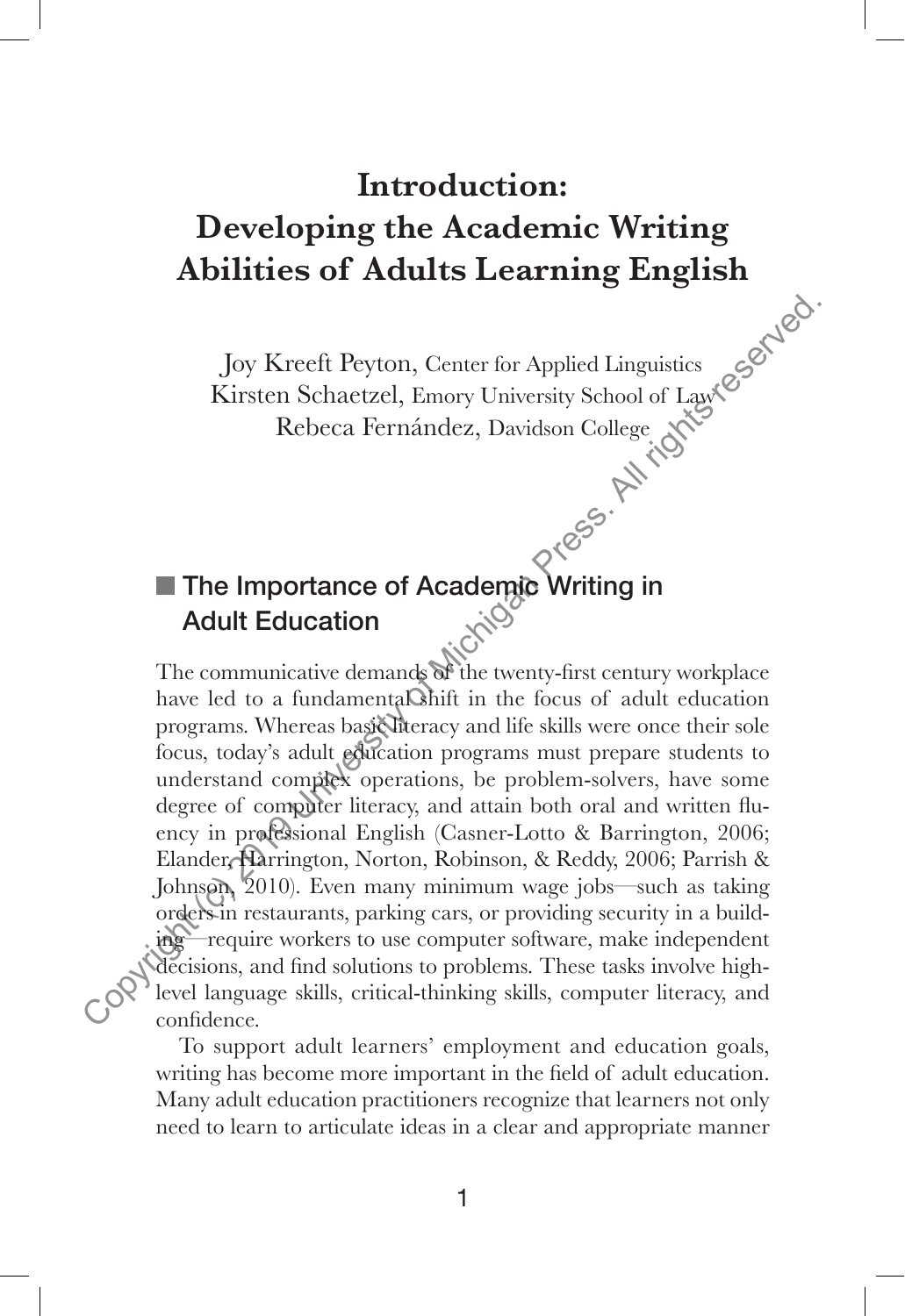#### 2 Introduction

orally but also in writing (Fernández, Peyton, & Schaetzel, 2017). In the past, programs focused primarily on listening, speaking, and reading. Then, learners were interested in improving their listening and speaking skills to get entry-level jobs and be able to converse in their workplaces and neighborhoods. Learners needed to work on their reading skills to get hired for better jobs and to advance in their adult education classes. Teachers, therefore, focused on these two skills, especially reading, because program assessments and funding often depended on them. When writing skills were taught to adult English language learners, teachers typically focused on transactional writing, such as note-taking, writing narratives, and exercises to teach specific language skills (filling in vocabulary words in cloze exercises, correcting grammar and spelling in sentences) (Fernández, Peyton, & Schaetzel, 2017; Reid, 1993; Shanahan, 2015; Zamel, 1982, 1987). Now, however, with changes in the job market and adult learners moving to two- and four-year degree programs, writing instruction needs to extend beyond narrative genres and equip learners to be rhetorically flexible—that is, be able to write for the multiple audiences, purposes, and contexts of college courses and the workplace. their reading skills to get hired for better jobs and to advance in their reading skills, especially reading because program assessments and funding<br>offer of energy of the difference, focused on these two skills, especiall

In the United States, the 2018 College and Career Readiness Standards for Adult Education (U.S. Department of Education, 2013) and the 2016 English Language Proficiency Standards for Adult Education (U.S. Department of Education, 2016) were designed to guide teachers as they prepare adult learners for effective participation in academic and workforce settings and ultimately to attain economic self-sufficiency. These standards explicitly describe academic writing skills that learners need to be successful in these contexts. The new focus on writing is also reflected in the high school equivalency tests that were revised and created in 2014: The GED (General Education Development test, revised), HiSET (High School Equivalency Test, created), and TASC (Test Assessing Secondary Completion, created) now contain writing tasks that are more academic in nature. Now, instead of writing an essay on a given topic using their own experience as support, test takers use two readings to support an opinion on a topic that may or may not be different from their own opinion. (See Chapter 9 for a more detailed discussion of the writing tasks on these tests.)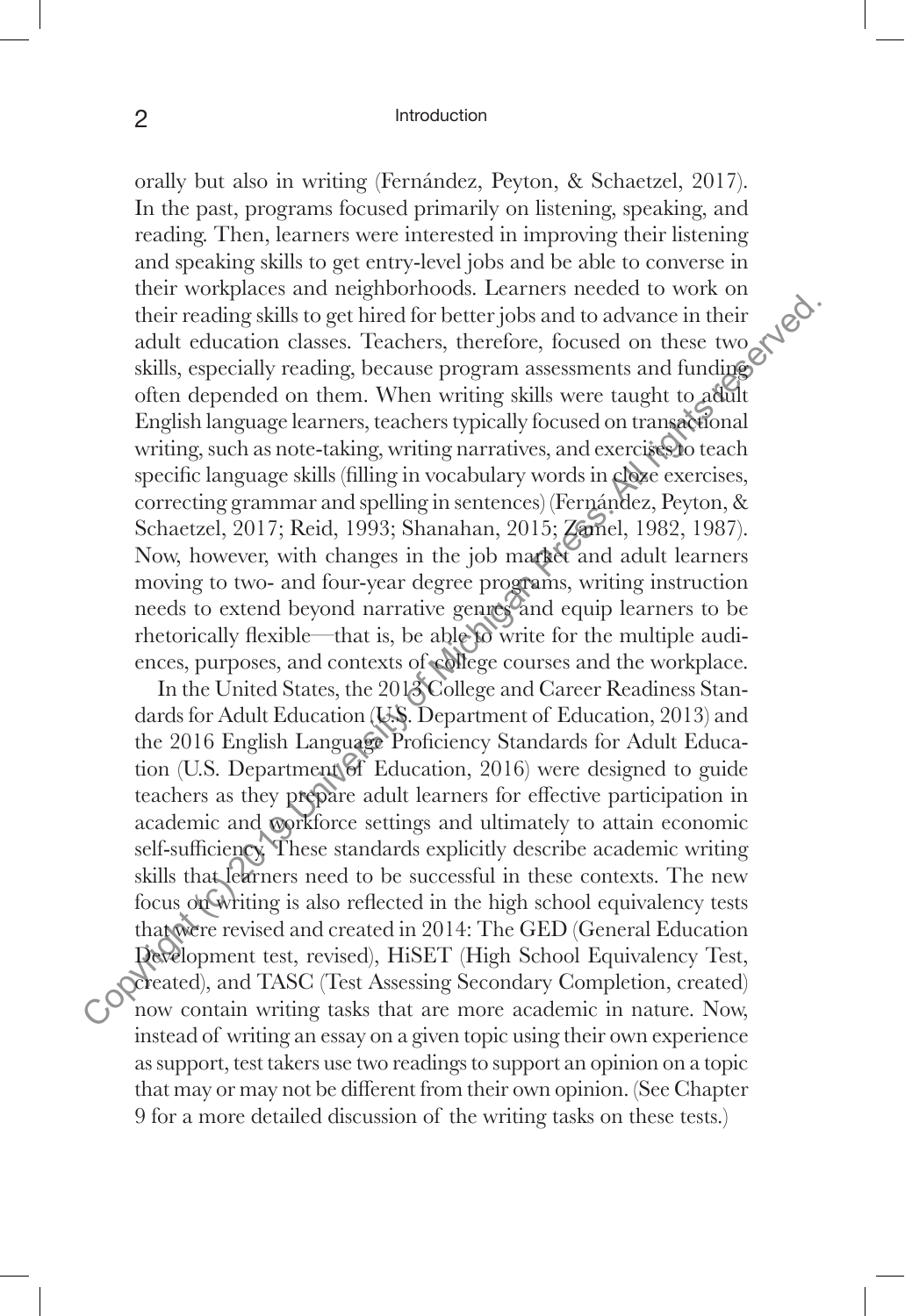#### *Introduction* 3

As with any successful change in curricula, changes in teaching methods, approaches, and allocation of class time must follow. However, in federally and privately funded adult education programs, insufficient funding for professional development and instructional materials can limit teachers' ability to teach academic and workplace writing. Furthermore, adult education teachers, unlike their K–12 and post-secondary education counterparts, come from educational and professional backgrounds that may not have prepared them to teach writing to adult English language learners. Crandall, Ingersoll, and Lopez (2008), in their survey of state teaching qualifications, noted that the requirements to teach adult English language learners vary widely, a pattern that continues today (see *Requirements to Teach Adult Education Programs,* https://study.com/how\_to\_teach\_adults. html). Some states require K-12 certification; some require an ESL endorsement; and some do not have any requirements apart from a specific level of education, ranging from an advanced degree to a high school diploma. With respect to writing specifically, Fernández, Peyton, and Schaetzel (2017) found that 29 percent of the adult education teachers they surveyed had participated in workshops and short-term professional development on teaching academic writing within the past year, 39 percent within the past three years, and 33 percent more than three years ago or never. It would seem, then, that more can be done to equip teachers to teach writing skills for academic and workplace contexts. writing. Furthermore, adult education teachers, unlike their K-12 and post-secondary education counterparts, come from education<br>and post-secondary education counterparts, come from education<br>and Lopez (2008), in their su

This volume seeks to address these challenges. It is written for teachers and program managers in adult education and college preparatory programs for English language learners at all levels and for instructors in university programs who are preparing practitioners to work with adults learning English. Although it focuses primarily on adult education programs in the United States, colleagues teaching English to immigrants/migrants in other countries will also find it useful. It provides theory, research, and specific instructional strategies and approaches, including structures for classroom activities and assignments, feedback mechanisms to guide teachers as they help their students develop as writers, and information about writing in different modalities, by hand and on a computer. In this volume,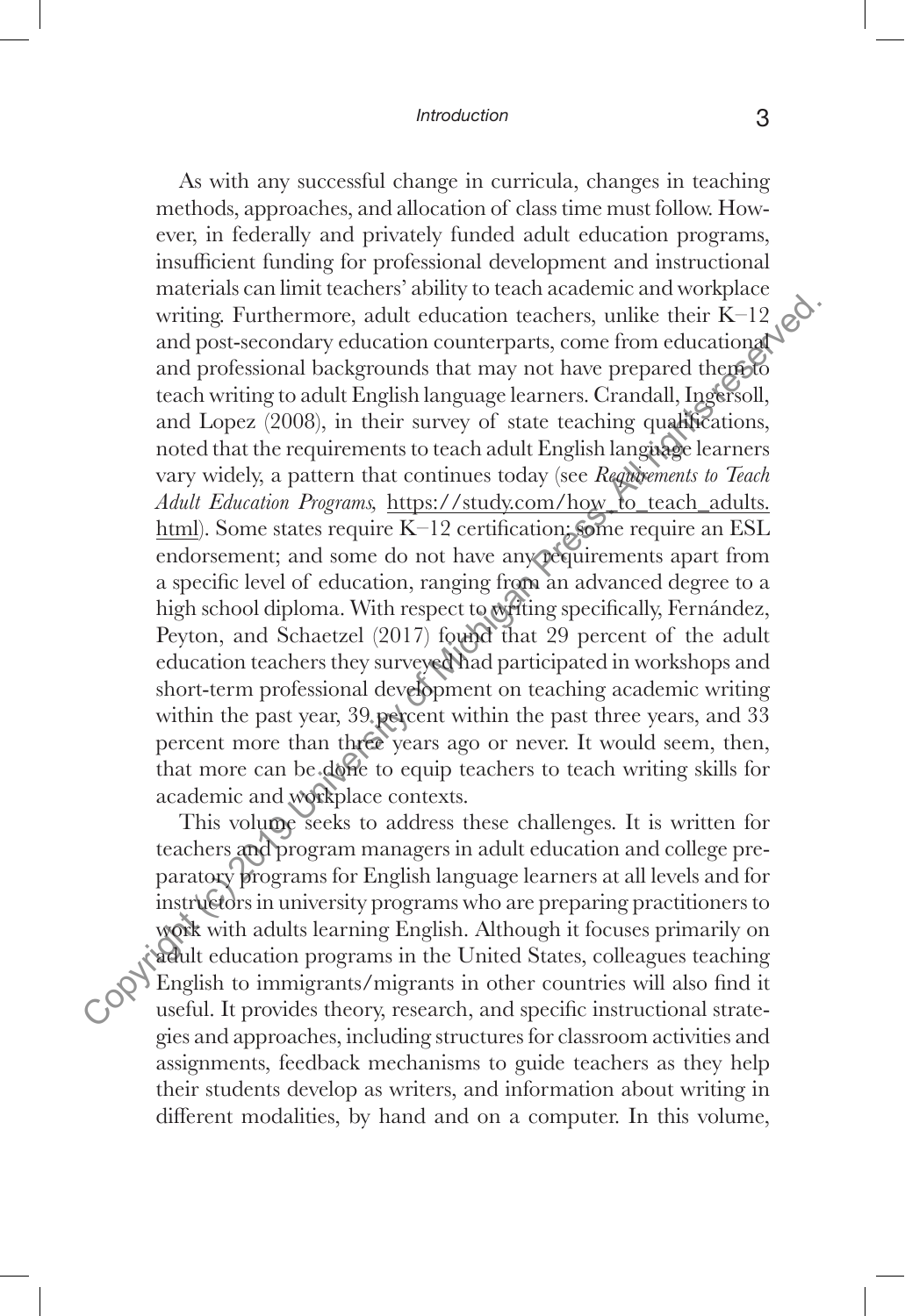adult education practitioners working with adults learning English will learn about:

- $\Box$  moving adults into higher education and careers and helping them be college and career ready.
- $\Box$  enriching and advancing what they are already doing in their classes, based on what they have learned about academic writing. Sexting the existing curriculum in adults of the existing curriculum in adults of the existing curriculum in adults of the existing curriculum in adults of the existing curriculum in adults of the existing curriculum in ad
- education programs at all levels, including into content classes.
- **E** teaching writing in line with national, state, and program educational standards. educational standards.

## **Academic Writing Skills That Adult** Learners Need

In order to help adult learners acquire academic writing skills, it is important to understand what academic writing involves. Most broadly, *academic writing* is situated in the university discourse community, which is "organized around the production and legitimation of particular forms of knowledge and social practices at the expense of others" (Chase, 1988, p. 13). Examples of academic writing include essays, research papers, reports, laboratory write-ups, and exam answers. Although scholars argue that academic writing is neither uniform nor static (Gee, 1989, p. 7), "Only certain ways of constructing knowledge and expressing opinions are recognized and valued within the academic discourse community, and these privileged ways of meaning-making have to be learned" (Tang, 2013, p. 12). These ways of "meaning-making" or knowing, which vary across academic disciplines, are reflected in academic writing (Zhu, 2004). For instance, whereas writing assignments for the humanities (e.g., history, ethics, philosophy) often require close analysis of and textual evidence from a course reading or an archival document, academic paper assignments for the social sciences (e.g., economics, psychology, Equitible and absorbing that they are also<br>the length and advancing what they are already doing<br>in their classes, based on what they have learned about<br>accelering writing into the existing curriculum in adults<br>clucation p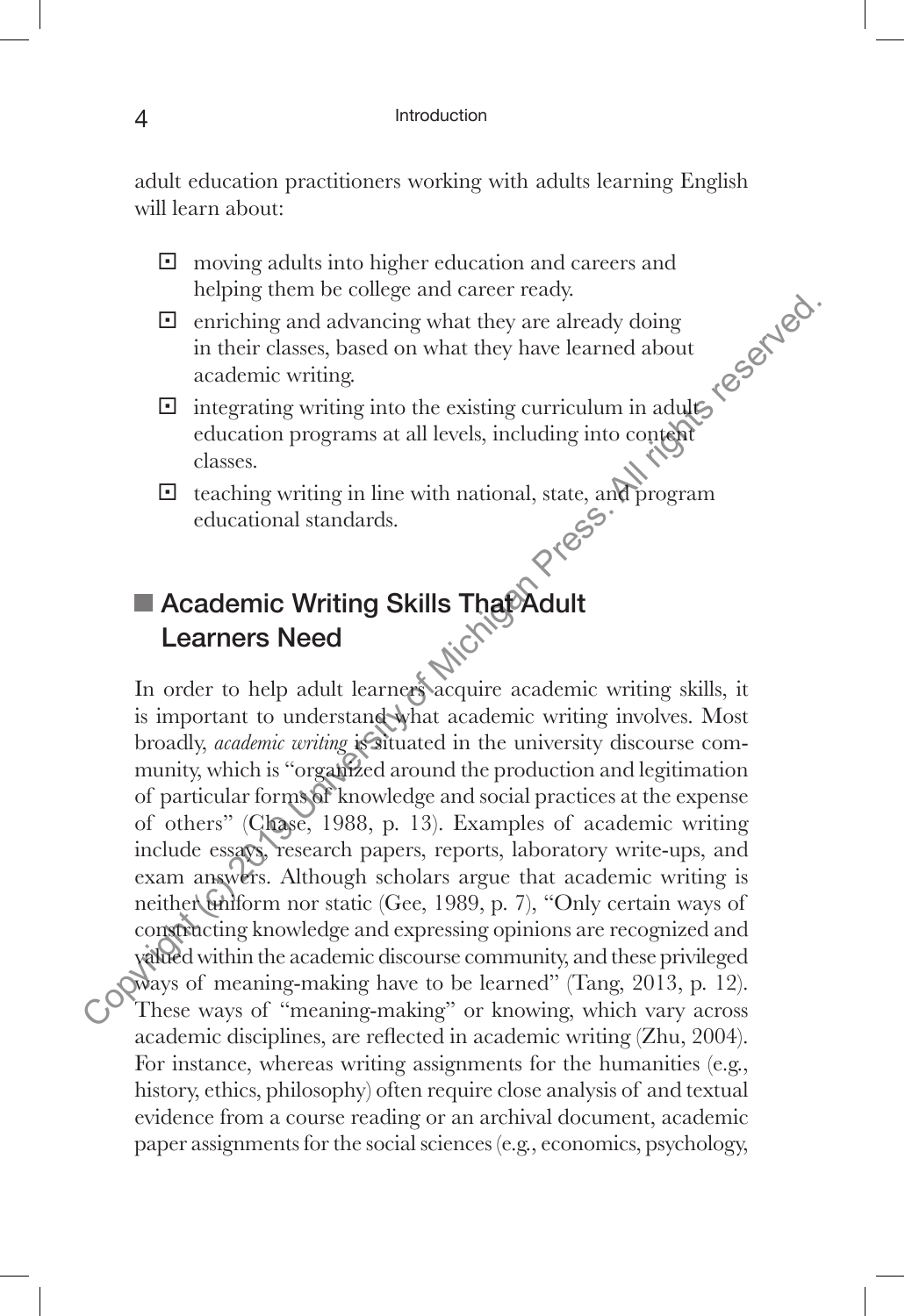education) tend to expect writers to demonstrate knowledge of previous research and the scientific method.

Although some learners can acquire the academic literacy needed to write appropriately in different rhetorical situations and disciplines merely through exposure and social practice, many others—especially non-traditional and immigrant students—require a more direct approach. Literacy research in the past two decades has found strong support for the explicit teaching of writing skills, processes, and knowledge (Graham & Perin, 2007). Thus, teachers can and should teach adult English language learners to construct and organize knowledge, state and support opinions, and explicate their ideas according to the conventions of the university discourse community. More specifically, to teach English learners, teachers need to know what the features of academic writing are and what skills this writing entails. mentry university and immigrant succession phases. The specifies the equitor and interact opproach. Literacy research in the past two decades has found strongs support for the explicit teaching of whing skills, processes,

The common features of academic writing are confirmed and amplified in a study by Rosenfeld, Courtney, and Fowles (2004), who examined writing requirements in colleges and universities. They surveyed professors in Master's and PhD programs to learn the literacy practices used and skills needed in their fields and institutions. The survey had a list of 39 tasks, and respondents were asked to rank the tasks from *slightly important* to *extremely important*. Respondents rated 36 of the 39 task statements as *important* or *very important* for students entering their programs to be able to perform competently. The following 12 tasks were rated the highest:

□ Organize ideas and information coherently.

 $\Box$  Use grammar and syntax that follow the rules of standard written English, avoiding errors that distract the reader or disrupt meaning.

- § Avoid errors in mechanics (e.g., spelling and punctuation).
- $\Box$  Abstract or summarize essential information (e.g., from speeches, observations, or texts).
- § Analyze and synthesize information from multiple sources.
- **□** Credit sources appropriately.
- § Integrate quoted and referenced material appropriately.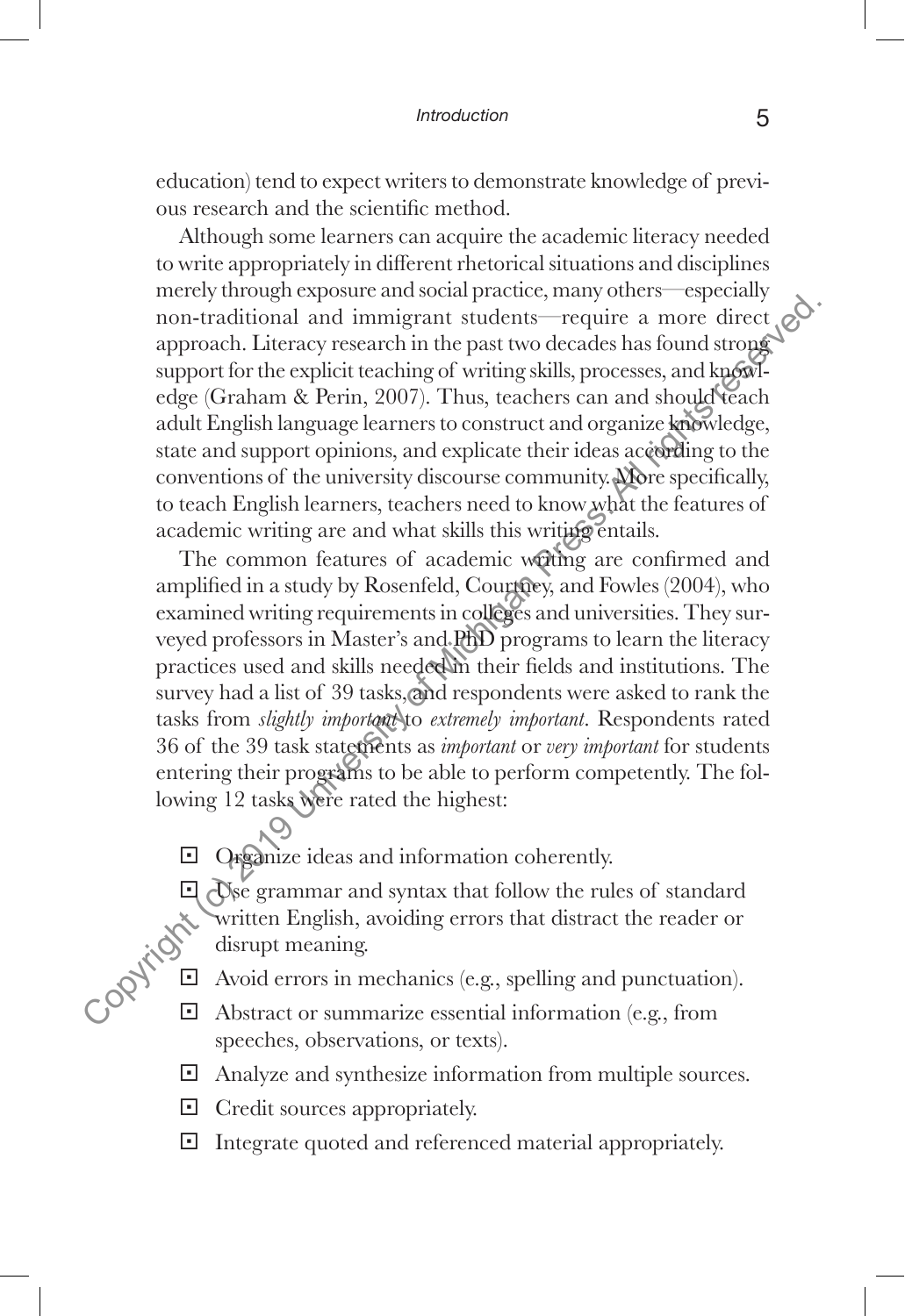- § Develop a well-focused, well-supported discussion, using relevant reasons and examples.
- $\Box$  Write clearly, with smooth transitions from one thought to the next.
- § Write precisely and concisely, avoiding vague or empty phrases.
- $\Box$  Revise and edit a text to improve its clarity, coherence, and correctness.
- § Work independently to plan and compose a text.

Although not included in this list, vocabulary knowledge is also critical to becoming an effective writer. In recent years, researchers have emphasized the importance of both comprehending written texts and producing the language used in academic and career-focused contexts, orally and in writing (see, e.g., discussion in Friedberg, Mitchell, & Brook, 2016; McKeown, Crosson, Artz, Sandora, & Beck, 2013; Ucelli & Galloway, 2017). These include morphologically complex words, general academic words, and discipline-specific words. In addition to word lists, writing researchers are increasingly studying and promoting the teaching of dexical bundles—phrases, word chunks, and discourse structures characteristic of academic, disciplinary, and workplace discourse (Biber & Barbieri, 2007; Hyland, 2008). McKeown et al. (2013), focusing on middle and high school students, point out that "the vocabulary demand of texts that students are assigned in school is cited [in research reports] as a major contributor to reading problems<sup>35</sup> (p. 45) and argue that " $\ldots$  we must do more to help students build a deep, flexible understanding of the kinds of words that are used in academic texts" (p. 45). This observation and claim apply to adult education contexts as well. Let Write precisely and concisely, avoiding vague or empty<br>
phrases.<br>
El Revise and cdit a text to improve its clarity, coherence, and  $\epsilon$ <br>
Correctness.<br>
Correctness.<br>
Correctness.<br>
Correctness.<br>
Correctness.<br>
Correctnes

Discussions about success in the "emerging workplace" point to the importance of the writing skills listed. As outlined in the College and Career Readiness Standards, "Individuals must be able to engage with complex texts, communicate effectively, think critically, and apply what they learn to novel settings" (Haynes, 2012, p. 16). For example, adult learners studying to be nursing assistants need to be able to write answers to problematic scenarios on class exams,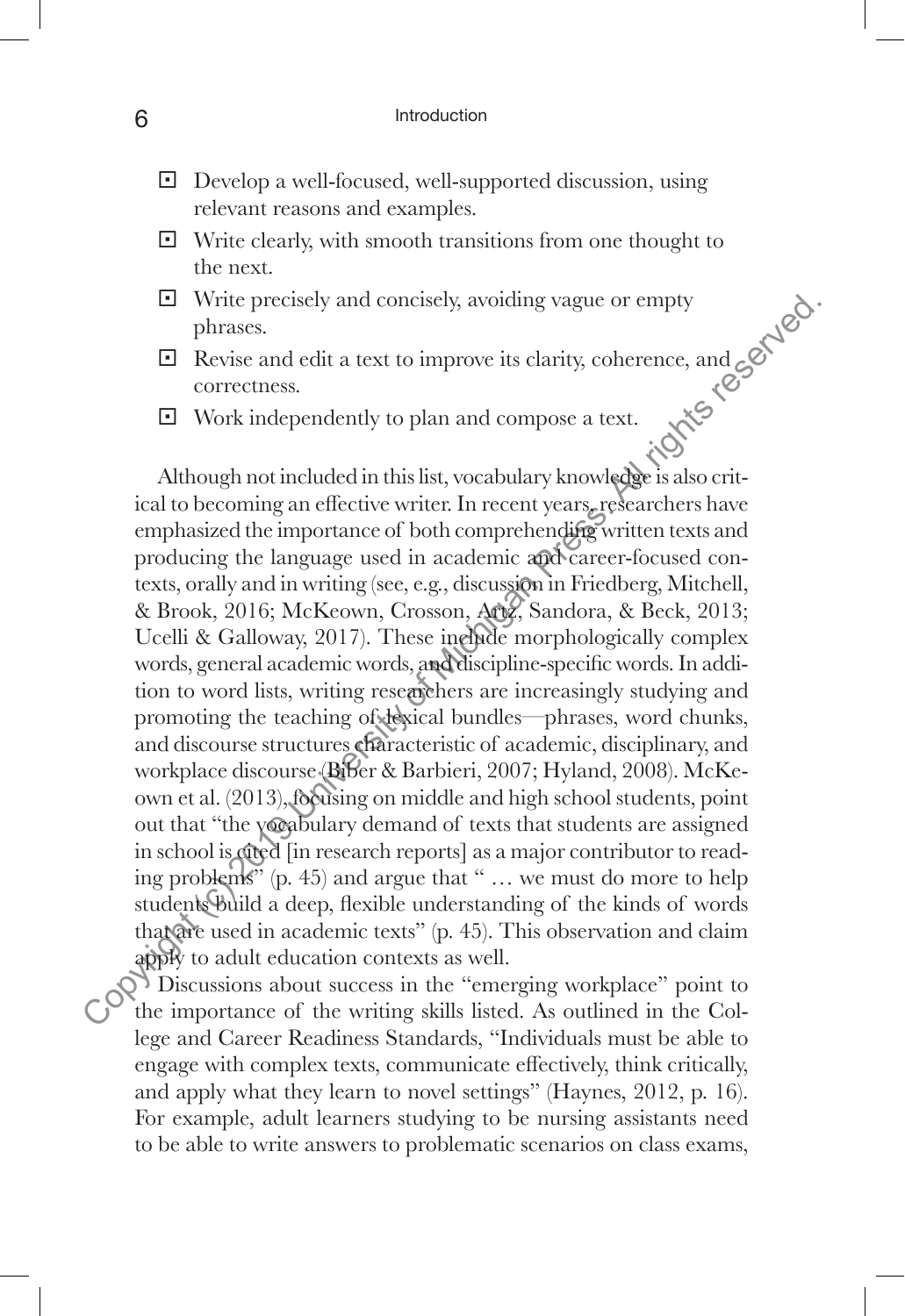stating what course of action they would follow in a specific situation and supporting their choices with reasons. Once employed, they may also be asked to write procedures for co-workers to follow on later shifts. To be able to meet the situational demands of each writing task, they will need to develop the appropriate vocabulary, syntax, and discourse style.

In a survey and follow-up interviews conducted in 2015 by the editors of this book (Fernández, Peyton, & Schaetzel, 2017; Peyton & Schaetzel, 2016), adult ESL educators described the writing needs of adult ESL learners in their classes at community college, communitybased, and  $K-12$  adult education programs. They reported that the learners in their classes need to be able to:

- § write argumentative, technical, and informative texts.
- § create, argue for, and support a thesis statement.
- § extract and summarize supporting information.
- § write precisely and concisely, using appropriate vocabulary and sentence structure.
- $\Box$  produce a well-edited piece that is easily understood by a native English speaker.
- □ use and credit sources.

These features, which characterize traditional academic writing, are also present to varying degrees in professional and workplace writing, as shown in Figure I.1 (first identified by Agnew, 1992). By *professional writing*, we mean the kind of conceptual, administrative, and policy writing that office workers, such as program and project managers, sales executives, and directors, engage in (Goins, Rauh, Tarner, & Von Holten, 2016). *Workplace writing*, in contrast, tends to be more transactional and informational (Agnew, 1992), that which general staff and personnel in more physically demanding jobs, such as nurses' aides, mechanics, and hotel and restaurant staff, engage in. For example, hotel staff may be asked to prepare announcements or invitations to special events, reply to customer emails, or monitor the hotel's social media pages. and discourse style.<br>
In a survey and follow-up interviews conducted in 2015 by the<br>
cditors of this book (Fermandex, Peyton, & Schactzel, 2019; Peytops<br>
Schactzel, 2016), adult ESI. education programs. They represent<br>
ad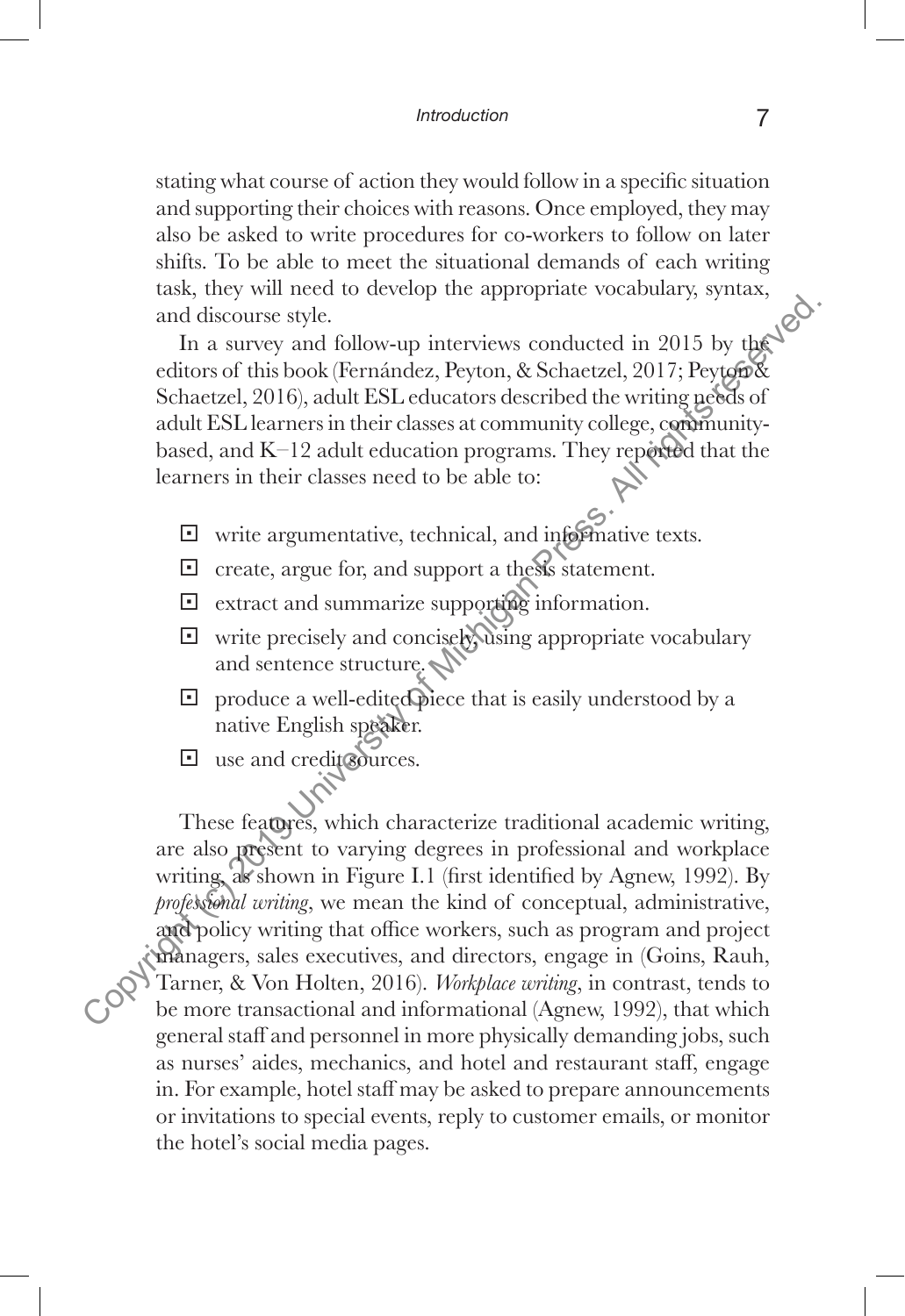| <b>Features of Professional Writing</b>                                                                                                                                                                                                                                                                                                                                                                                                                                                                                                                                                                                                                                                                                                                                                            | <b>Features of Workplace Writing</b><br>(Agnew, 1992)                                                                                                                                                                                                                                                                                                                                                                                                                                                                                                                                                                                                                                                                                                                                                                                                                                                                                                                                                                                                              |
|----------------------------------------------------------------------------------------------------------------------------------------------------------------------------------------------------------------------------------------------------------------------------------------------------------------------------------------------------------------------------------------------------------------------------------------------------------------------------------------------------------------------------------------------------------------------------------------------------------------------------------------------------------------------------------------------------------------------------------------------------------------------------------------------------|--------------------------------------------------------------------------------------------------------------------------------------------------------------------------------------------------------------------------------------------------------------------------------------------------------------------------------------------------------------------------------------------------------------------------------------------------------------------------------------------------------------------------------------------------------------------------------------------------------------------------------------------------------------------------------------------------------------------------------------------------------------------------------------------------------------------------------------------------------------------------------------------------------------------------------------------------------------------------------------------------------------------------------------------------------------------|
| Extended writing tasks are aimed<br>٠<br>at external and internal audiences<br>and often involve or require<br>feedback and multiple drafts (e.g.,<br>white papers, annual reports).<br>Multiple readers may be affected<br>٠<br>in different ways by the content of<br>the document.<br>Topics vary depending on the<br>٠<br>specific project and its goals.<br>Writing is often persuasive and<br>٠<br>goal-oriented (seeking support for<br>a decision, justifying a project,<br>making a case for increased<br>funding, etc.).<br>Tasks may require doing<br>٠<br>research not only on the topic<br>but also on audience needs and $\bigwedge$<br>expectations.<br>Writing quality can influence<br>broad outcomes (e.g., receiving or<br>being denied an account).<br>Collins of the Collapse | Short, repetitive writing tasks<br>index.<br>tend to communicate specific<br>information to a limited or internal<br>audience (e.g., short memos, long<br>memos, one-page letters, informal<br>notes to someone, filling out<br>preprinted forms).<br>Readers are primarily supervisors<br>or co-workers who need the<br>information for record-keeping<br>or as a basis for action (e.g.,<br>deciding whether a patient needs a<br>particular treatment).<br>Writers focus on well-known and<br>consistent topics, modes, and<br>audiences (e.g., an email message<br>or a note to a supervisor, a patient<br>care log).<br>Writing is transactional or task-<br>based (e.g., providing information<br>about a patient's treatment plan).<br>Research is not usually required,<br>but rather knowledge of the field<br>and context in which the work is<br>taking place.<br>Writing quality can have<br>٠<br>immediate or specific real-life<br>rewards and consequences (e.g.,<br>incomplete or illegible customer<br>records can impact quality of<br>service). |

#### **Figure I.1** Comparing Features of Professional and Workplace Writing

Of course, these features are not exclusive to one work context or the other. Professional writers will often engage in general workplace writing and, on occasion, non-office personnel will produce professional genres, such as a letter of recommendation or a request for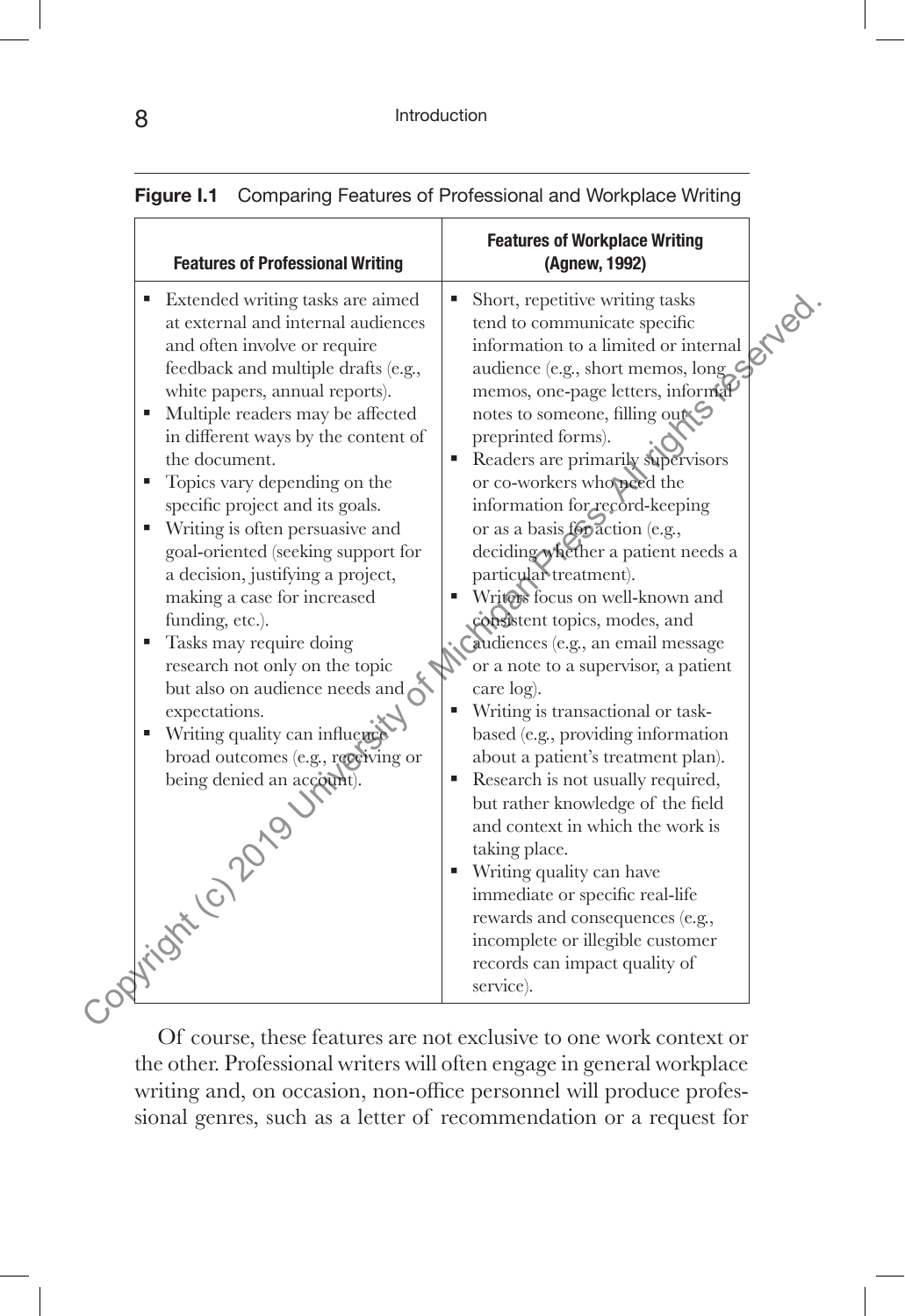increased funding or payment. In any case, writers must use clear language that is appropriately formal, topic-focused, and grammatically correct (Beason, 2001). While thinking beyond specific occupations or professions, we should also prepare students to be rhetorically flexible and capable of adjusting to the writing demands of an increasingly unpredictable job landscape. Thus, teaching the features of academic writing assists all English language learners as they endeavor to participate in higher education, gain employment, and aspire to career advancement.

## Challenges That Adult Learners Face

Whether seeking a high school diploma or a college-level certificate or degree, few students can avoid writing today. Students learning English who are preparing for, entering, and participating in academic programs, at a community college or a university, experience unique challenges. Eli Hinkel (2004) found that "students may be stumbling during their general education courses, taken during the first years of a higher education program, because of their lack of academic reading and writing skills $\sqrt[3]{p}$ . 25). Research examining the college and career readiness of English learners has often found them to be the least prepared to meet the challenges of college writing (Kanno & Kangas, 2014). When faced with the need to write an essay or another piece of writing, such students may feel alone and challenged; they are starting with a blank sheet of paper and must put words on it. They need to make a point clearly and turn in a finished product on which they will be judged. Consideration and the matrix of a interasingly unpredictable job landscape. Thus, teaching the features of academic writing assiss all English language learners get they endeavor to participate in higher education, gain em

The quality and amount of writing instruction they receive prior to and during college only exacerbate the problem. Referring to postsecondary writing courses, Matsuda (2006) has noted that "in many composition classrooms, … language issues beyond simple 'grammar' correction are not addressed extensively, even when the assessment of student texts is based at least partly on students' proficiency in the privileged variety of English (Standard Written English)" (p. 640). If students do not receive this instruction in credit-granting college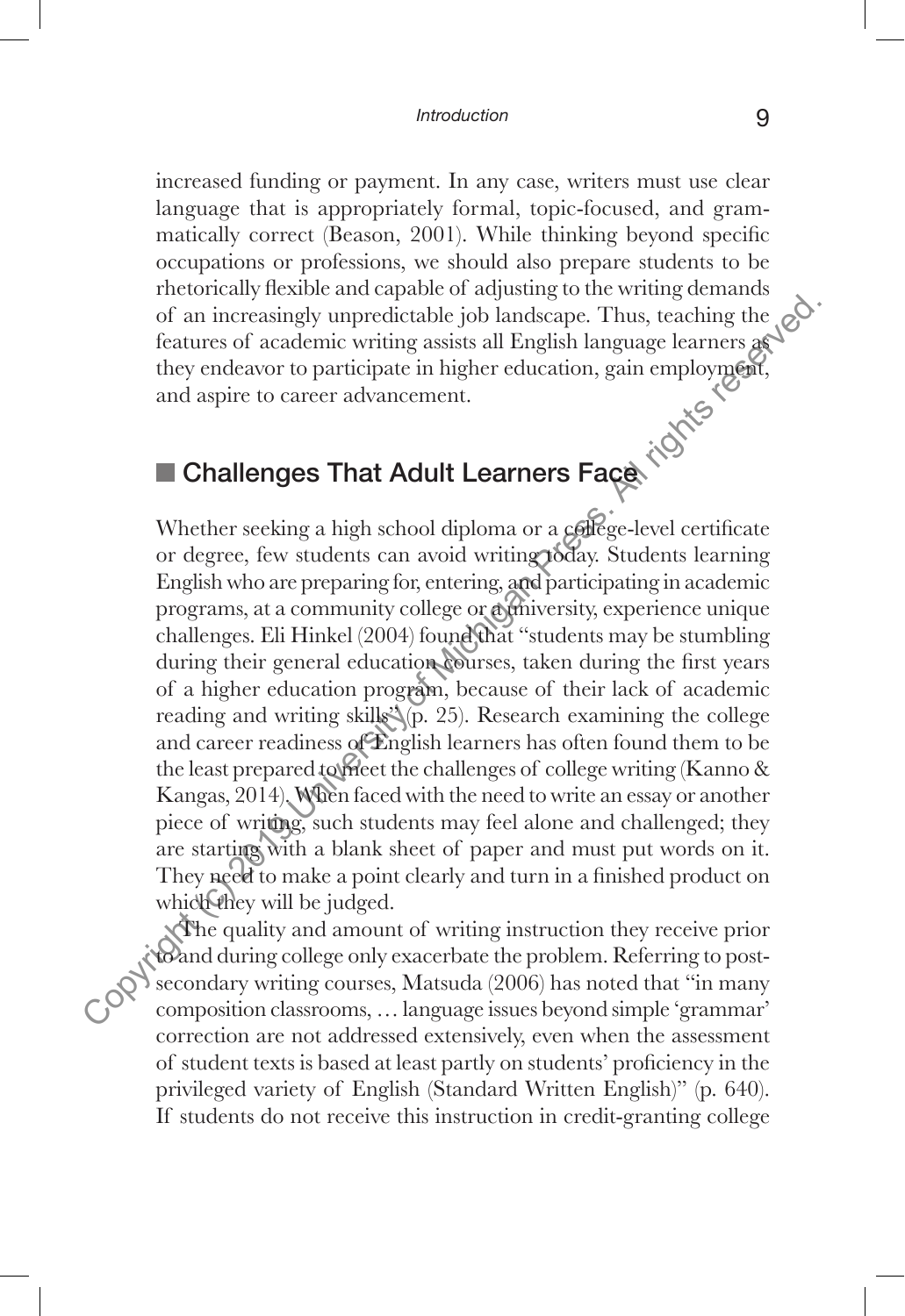composition classes, where teachers may be specifically trained to teach writing, they are unlikely to receive it in courses that only meet general education requirements or in non-credit courses in adult education, where teachers may be less equipped to teach writing and are working with non-traditional native and immigrant student populations.

## Challenges That Educators Working with This Population Face: Results of a National Survey

Concerns about the quality and amount of writing that non-traditional students in adult education receive guided the vision for this volume and the editors' collaboration. In the survey of adult ESL instructors across the United States previously cited (Fernández, Peyton, & Schaetzel, 2017), we found that while teachers and program administrators recognize that academic writing is important and are shifting their curricula and materials to incorporate academic writing in their instruction, many reported challenges in teaching academic writing to adults learning English and expressed a need for professional development and support. The types of professional development that might be provided (e.g., workshops and longer courses focused on specific knowledge and skills related to instruction and assessment approaches overall, and writing instruction and assessment specifically, through which teachers receive certificates and state-mandated credentials) are described in detail in an article by Schaetzel, Peyton, and Burt (2007), *Professional Development for Adult ESL Practitioners: Building Capacity.*  **Computerior Constrained Scheme Constrained Scheme Constrained Supplement (c)**<br> **Concerns about the quality and amount of writing the concerns about the quality and amount of writing the momental<br>
concerns about the edi** 

To provide high-quality academic writing instruction in adult ESL classes that contributes to positive educational and career outcomes, systemic shifts are needed in the field. We can learn from the consequences of a "piecemeal" approach to educational reform (LaVenia, Cohen-Vogel, & Lang, 2015, p. 146) documented at the middle and high school levels, where "second- and third-generation adolescent learners … continue to struggle with the use of language and literacy in secondary-level academic coursework" (Haynes,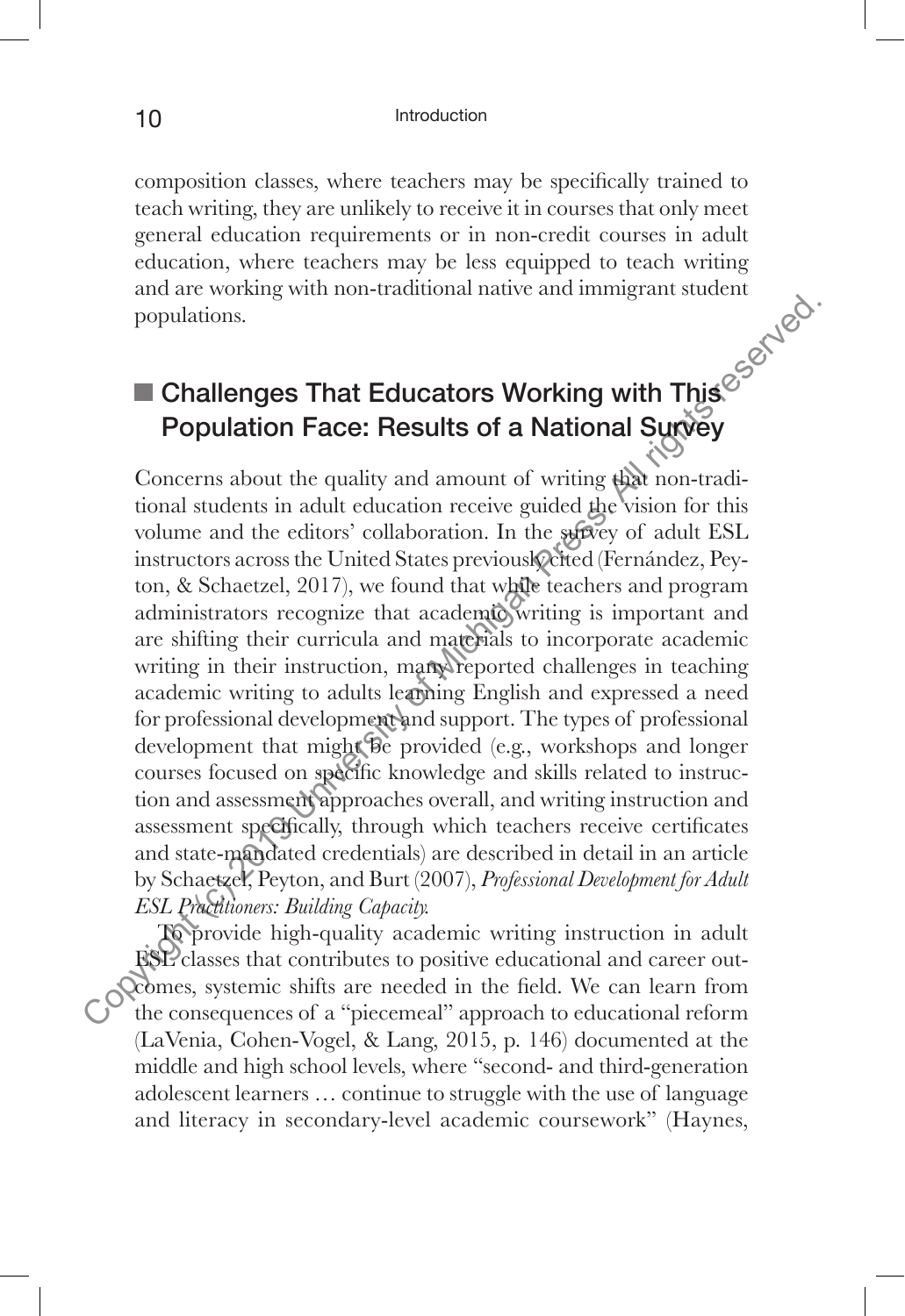2012, p. 3). Regarding this situation, Mariana Haynes (2012) argues:

The lack of progress [in literacy reforms] at both the federal and state levels can be attributed to the fact that educational policies neither leveraged fundamental shifts in the design of curriculum and instruction nor ensured systemic interventions and supports for English<br>learners. (p. 3) learners. (p. 3)

In other words, to ensure that English learners in adult education programs are college and career ready, policy and mandates alone will not suffice. Quality professional development, sufficient funding, and guidance, such as that provided in this volume, are needed.

## Organization of This Volume

The chapters are arranged within four parts, each representing different components of and stages in teaching academic writing and considerations unique to the adult education context: **Setting the Stage for Teaching Writing, Supporting the Writing Process, Working with Beginning Writers,** and **Aligning Writing with Accountability Systems.** Chapter contributors are current or former adult educators with experience in community college, university, and adult education programs in the United States and abroad. (Brief author bios are included at the end of the volume.) Exerce the control of the signal consideration in the comparison of the angle and control of the angle and control of the microsic of Michigan Press. (p. 3)<br>
In other words, to ensure that English learners in adult edicat

The chapters address ten instructional approaches that have emerged from the research related to college and career readiness and standards that guide instruction. Each chapter is designed to help teachers develop a clear understanding of the approach, its research basis, and related policies, as well as to receive specific guidance, tools for implementation, and resources for self-study (Additional Resources). Each chapter opens with questions to guide the reading and closes with reflective questions prompting teachers to think about the relationship between the topic addressed, their current practices, and alternatives they might explore in the classroom.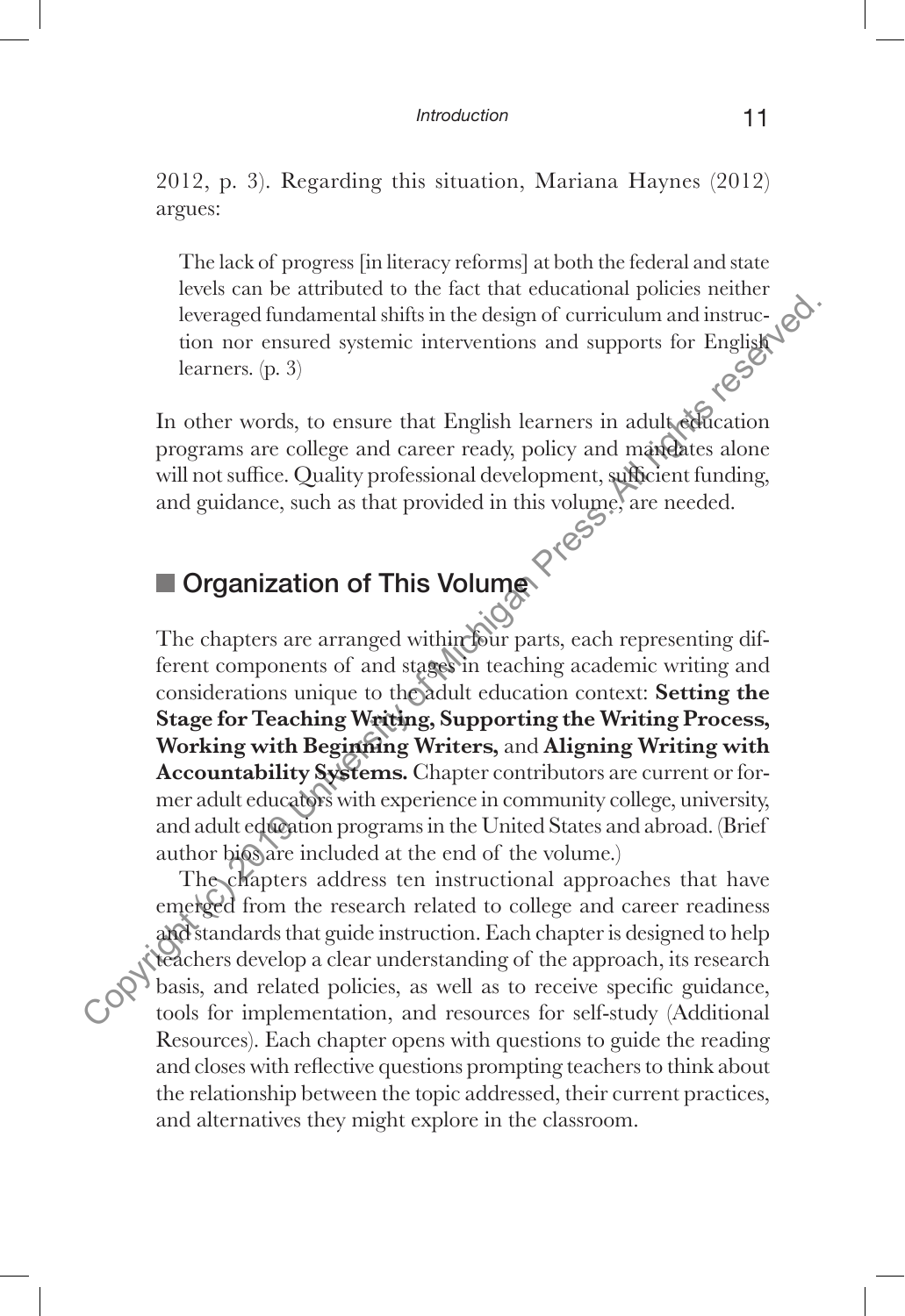#### **Part 1: Setting the Stage for Teaching Writing**

The two chapters in this section focus on the importance of writing in adult education, ways that writing can be connected with<br>other language skills, and the critical importance of writing in con-<br>tent area classes as adult learners prepare for college courses and<br>work.<br>1. Connect wr other language skills, and the critical importance of writing in content area classes as adult learners prepare for college courses and work.

#### 1. Connect writing to reading and other skills.

In *"*Writing as the Basis for Reading and So Much More*,"* Rebeca Fernández (Davidson College) points out that concerns over standardized assessments used to determine program funding often force adult ESL instructors to prioritize reading and speaking skills over writing instruction. This focus is bolstered by a belief that writing takes time away from learning other skills. The chapter provides a theoretical rationale for prioritizing the teaching of writing, presents research on the importance of writing in developing content knowledge and other language modes (speaking, listening, and reading), and proposes writing-centered activities and a sample lesson that incorporate writing at every stage of learning. tent area classes as adult learners prepare for college courses and<br>work.<br>
York.<br>
1. Connect writing to reading and other skills.<br>
In "Writing as the Basis for Reading and So Much More Nebcca<br>
Fernández (Davidson College)

#### 2. Build pathways for writing development in content areas.

In "Building Pathways for Writing Development in the Content Areas," Donna M. Brinton (University of California, Los Angeles) and Barry D. Griner (University of Southern California) describe the importance of content-based instruction (CBI), which involves the simultaneous learning of content and language. In this approach, content serves as the point of departure for the selection and sequencing of the language curriculum. An instructional unit from American history (the Lewis and Clark Expedition), with examples of materials that can be used and tasks that can be undertaken, demonstrates how language and content goals can complement each other and how content instruction can be enhanced by a specific focus on language. The chapter describes how the use of academic content material,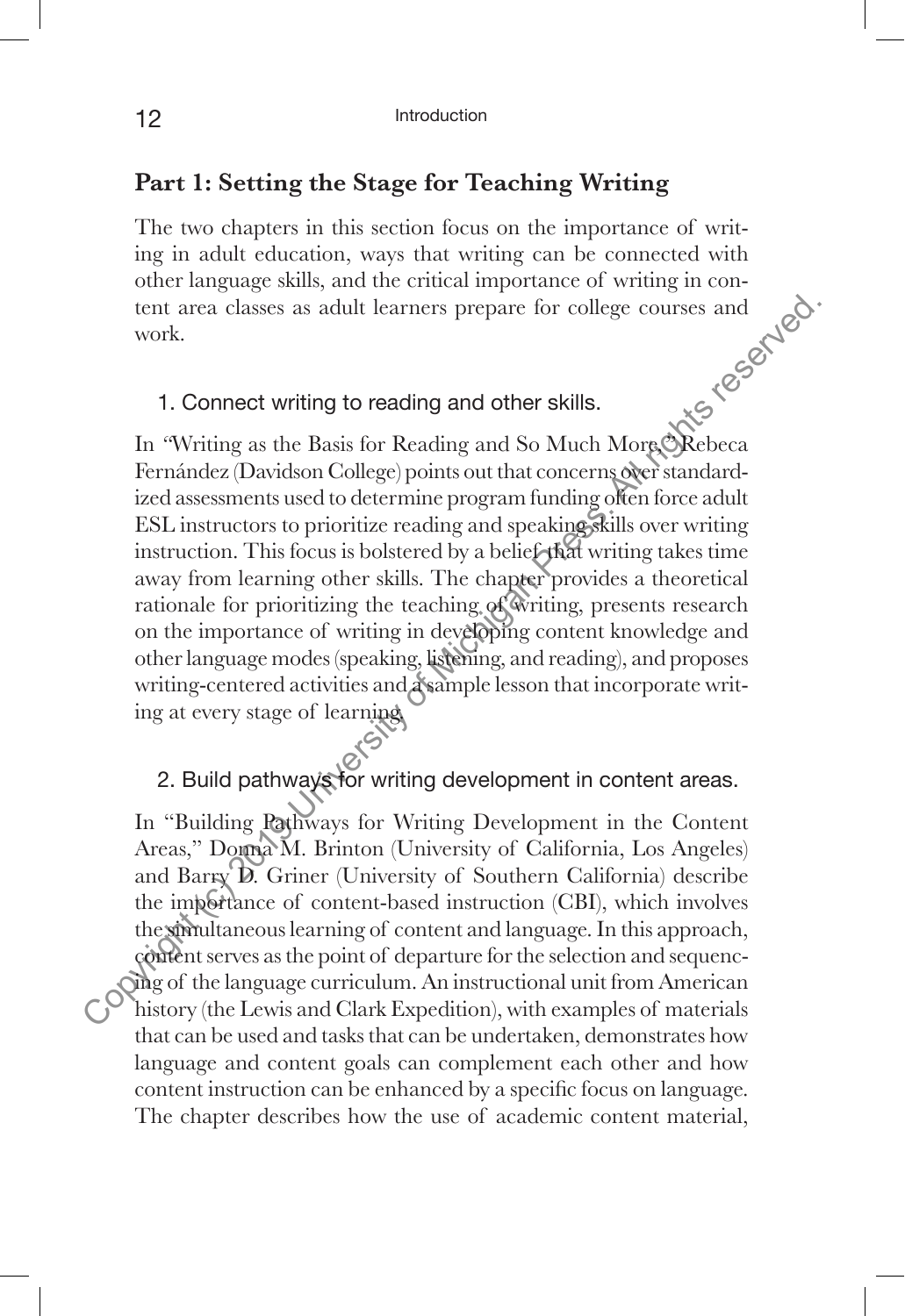delivered through the medium of English, provides a firm foundation for literacy skills and how the integrated skills focus of CBI provides the necessary scaffold for students to acquire the organizational and genre-specific skills they require for academic writing.

#### **Part 2: Supporting the Writing Process**

The four chapters in this section describe the components of the writing process: tools (including technology) that can be used to facilitate the process and ways that thoughtful, effective feedback can be provided as students write. In "The Process of Writing," Dudley Reynolds (Carnegie Mellon)

#### 3. Use the writing process.

University–Qatar) discusses how an understanding of the writing process can inform both pedagogy and learning outcomes when teaching academic and professional writing in adult education programs. After reviewing the research on the behaviors that novice and competent writers engage in when producing a written text and the components of the writing process, specific activities are described that learners can engage in as they write, review, revise, discuss, and edit their own texts and engage in this process with other students in the class. The chapter makes clear how knowledge and use of the writing process help adult students become independent writers. **Part 2: Supporting the Writing Process**<br>
The four chapters in this section describe the components of the<br>
writing process: tools (including technology) that can be pised to<br>
facilitate the process and ways that thoughtf

## 4. Develop varied options and supports for writing.

In "Scaffolding Writing: Using Interactive Writing and Graphic Organizers,*"* Joy Kreeft Peyton (Center for Applied Linguistics) describes research on the need for and benefits of supports for students engaged in academic writing. Two types of supports that can be provided are described: interactive writing (dialogue journals), through which students articulate their ideas and perspectives in interaction with a more proficient writer (often their teacher) and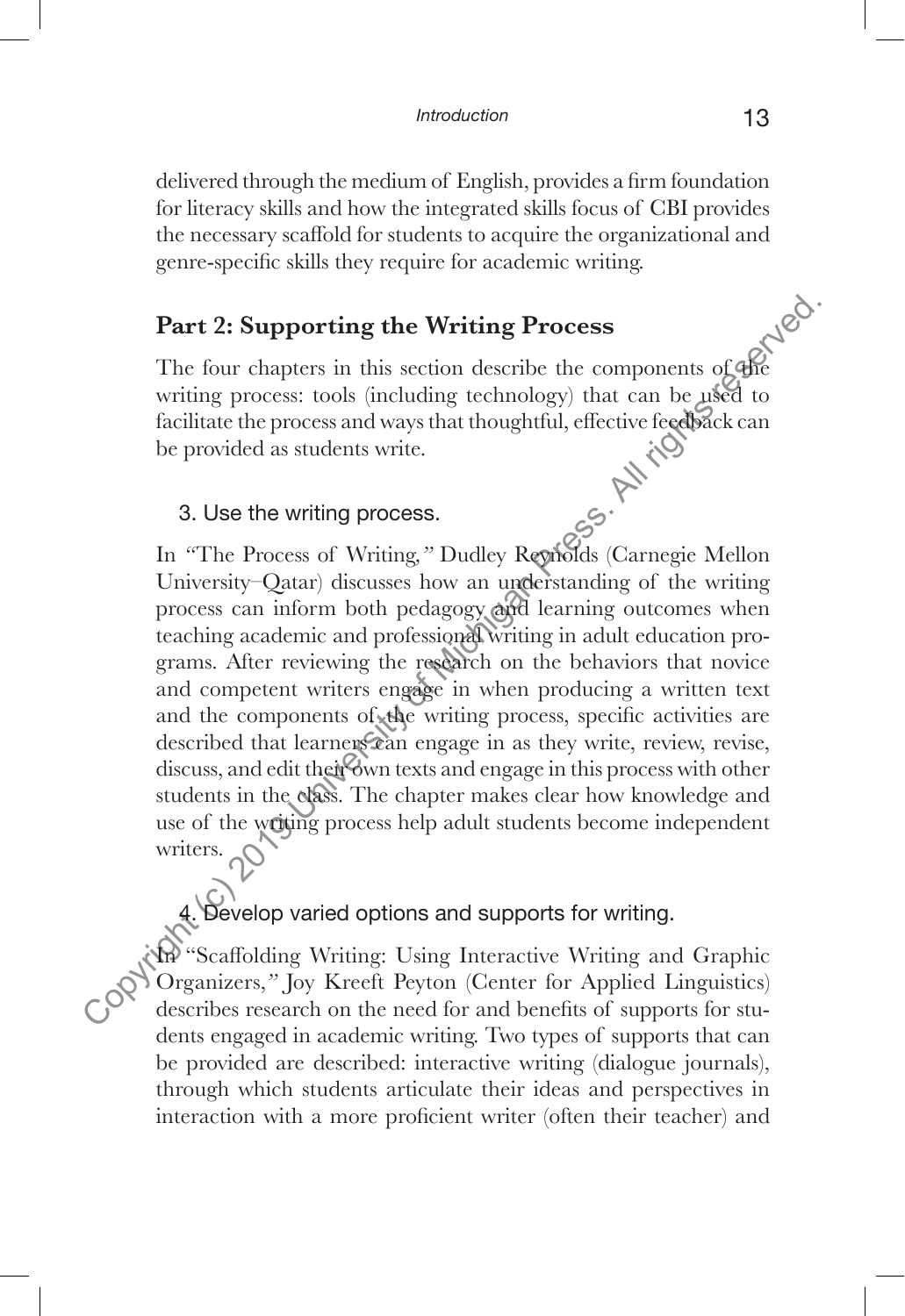receive significant feedback and further development of their ideas; and graphic organizers, which provide a framework for shaping the key ideas that will be included in a written piece. The chapter describes these two types of supports and the skills and abilities that they build, including processing of information, sharing of ideas and perspectives, seeing other ways to express ideas, and building a knowledge base and expressive style. It also describes specific ways that the supports can be implemented, with examples of graphic organizers that can be used with learners at different English and<br>writing proficiency levels.<br>5. Use technology: writing proficiency levels.

#### 5. Use technology in writing instruction.

In "Leveraging Technology in Writing Instruction," Diana Satin (English for New Bostonians) and Steve Quann (instructional design consultant) describe how teachers can incorporate technology and support learners as they collaborate on a project-based activity. The chapter describes specific methodologies, instructional strategies, and tools to enhance skill building. The authors discuss ways these approaches and technologies can help teachers and learners move through the components of the writing process as they prepare to share their culminating presentations. Copyright (c) and many complete the support of the supportives, seeing other ways to express ideas, and building a<br>
knowledge base and expressive style. It also describes specific ways<br>
that the supports can be implemented

#### 6. Provide feedback on students' writing.

In "Providing Feedback on Students' Writing," Dana Ferris (University of California, Davis) describes the importance of thoughtful, supportive feedback from expert mentors for developing students' confidence and competence when writing in a second language  $(L2)$ . The chapter describes best practices in providing feedback to L2 writers about their texts, with a specific focus on ways to provide three types of feedback: selective and prioritized, clear and specific, and encouraging and empowering. Although mention is made of various sources of feedback (peers, self-evaluation, and tutors), the teacher's critical role in providing feedback is emphasized.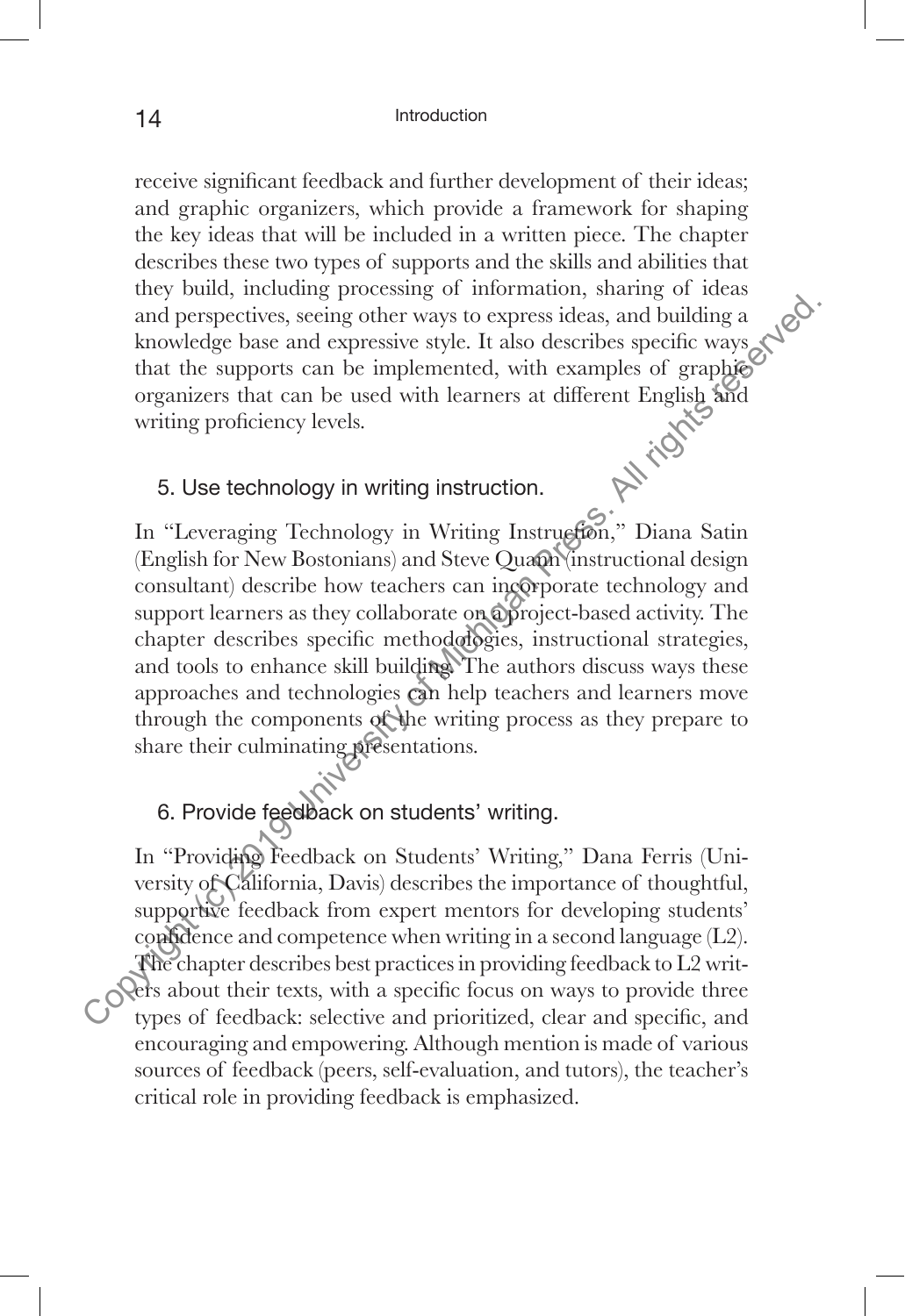#### **Part 3: Working with Beginning Writers**

The two chapters in this section describe processes and provide tools for teaching academic writing to adult learners with limited education and literacy in their home language(s). The processes described lead learners from the knowledge and skills that they have to those that they need to be successful in their future education and employment.

#### 7. Start with writing from the beginning.

In "Getting Started with Writing from the Beginning*,"* Betsy Lindeman Wong (Northern Virginia Community College) describes a particular adult learner population—immigrants and refugees with limited formal schooling and literacy in the language of their home countries who have settled in the United States and are learning English as an additional language. Their literacy backgrounds can present challenges for teachers, who are often unprepared to work with adult students who do not read or write. The chapter reviews research on teaching this learner population and offers standardsaligned instructional approaches and strategies for working with them. The strategies can be used with adult learners who have very limited literacy from the first day of class and over time, as they learn and move to more advanced concepts and skills. Learners from the knowledge and skills that they have to those that<br>they need to be successful in their future education and employment<br>
7. Start with writing from the beginning. College<br>
1. "Getting Started with Writing

### 8. Use oral language as a bridge to academic writing.

In *"*Oral Language as a Bridge to Academic Writing*,"* Patsy Egan and Betsy Parrish (Hamline University) describe how teachers working with adults learning English who have limited prior formal schooling or limited experience with academic literacy can leverage and build on those students' oral language proficiency as a bridge to academic writing. The chapter briefly summarizes differences between oral and written academic discourse and builds the case for harnessing oral language for academic writing development, including ways that teachers can encourage academic conversations as the basis for academic literacy from beginning through advanced levels of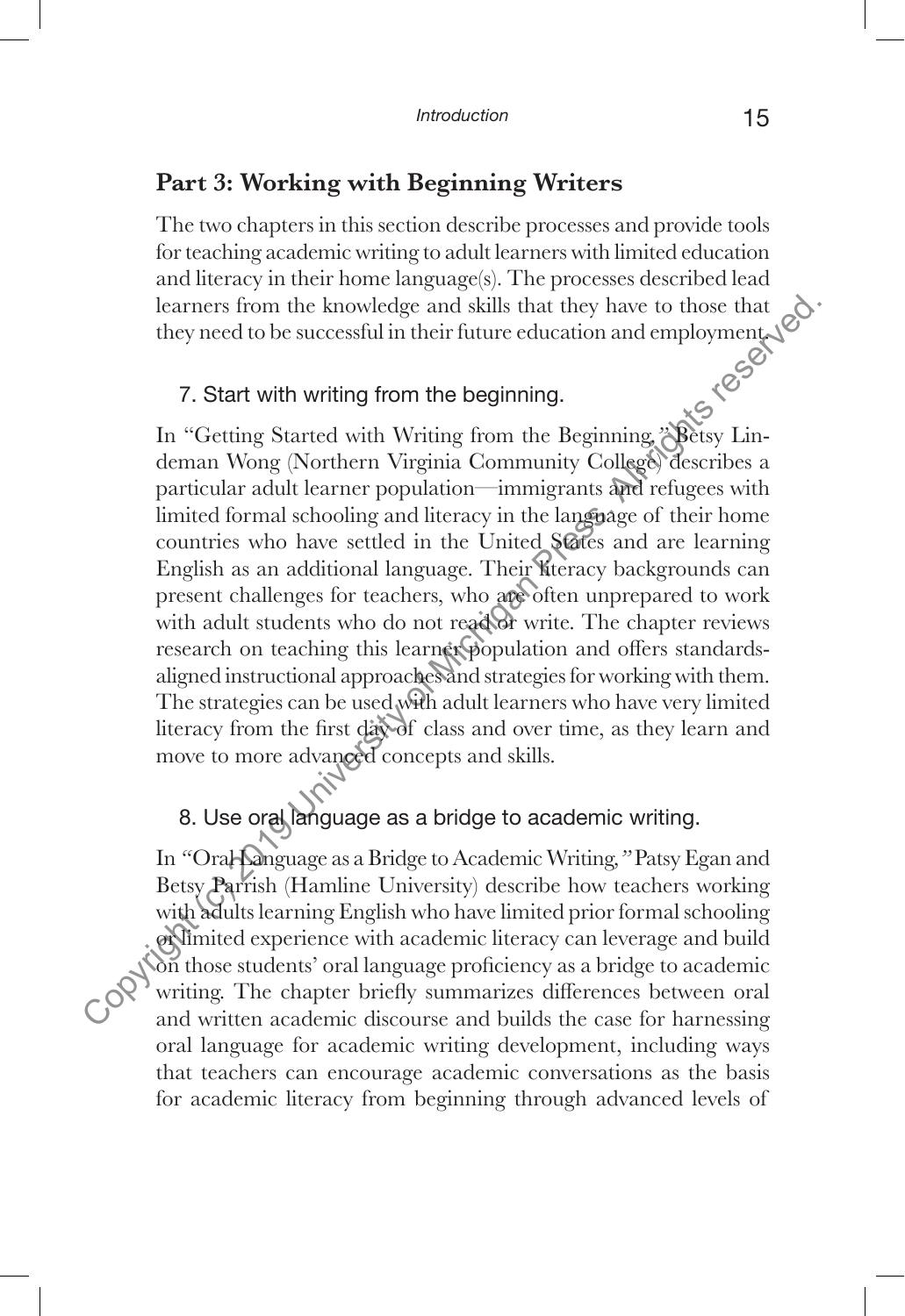English proficiency. The chapter describes tasks, tools, and scaffolds that generate oral academic discourse that is then used as the bridge to writing in a variety of genres, moving beyond narrative to writing a report, presenting an argument with evidence, or describing a<br>sequence of events. It also invites readers to reflect on how to use the<br>strategies presented with other content and topics, for both general<br>and career-f sequence of events. It also invites readers to reflect on how to use the strategies presented with other content and topics, for both general and career-focused purposes.

## **Part 4: Aligning Writing with Accountability Systems**

Writing in adult education occurs within the context of accountability systems, which include assessments and national, state, and program standards that guide instruction. The two chapters in this section describe ways that teachers can adjust instruction so that it is responsive to and helps students to work effectively within these systems.

# 9. Use test prompts to develop academic writing.

In "Using Writing Test Prompts to Develop Academic Writing*,"*  Kirsten Schaetzel (Emory University School of Law) describes sample prompts that are currently being used in the writing portions of high-stakes high school equivalency exams (GED, HiSET, and TASC) in the United States and the ways that these prompts can be used to develop students' academic writing abilities. After offering a rationale for using writing exams consistently to build academic writing tills, an example from the GED is used to show how teachers can identify skills that students must demonstrate in the exam and develop class activities to use with students at all proficiency levels that build their confidence and skills. A learning framework, Habits of Mind, provides the foundation for this work and provides examples of activities that teachers and students can do to build the Habits of Mind needed to perform well on the read-to-write task in high school equivalency exams. Example 1. The University of Michigan Control of Michigan Control of Michigan Controls of Michigan Press. The Systems Writing in adult education occurs within the contersed accountability systems. Writing in adult educatio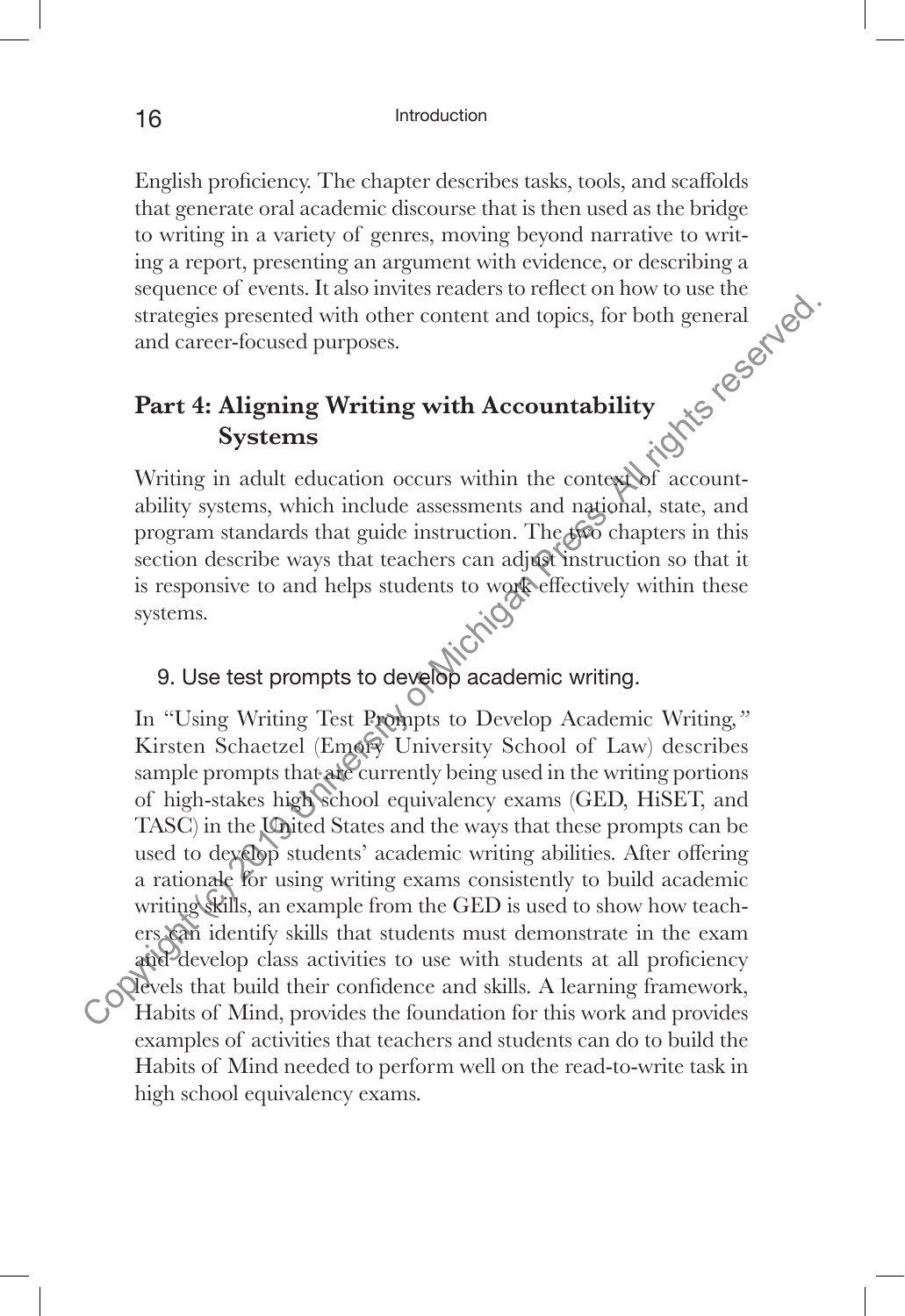#### 10. Understand and align writing instruction with national standards.

In "Teaching Writing in an Age of Standards," Gilda Rubio-Festa (North Carolina Community College System) describes the standards that are driving instruction in  $K-12$  and post-secondary programs in the United States and provides a rationale for and curricular approaches to standards-based writing instruction. The chapter includes examples of tasks and activities aligned with the standards and clearly stated learning outcomes to ensure that students are able to navigate gateway assessments and learning opportunities beyond<br>the classroom.<br>Concluding Thoughts the classroom.

## ■ Concluding Thoughts

Although the field of adult education has recognized the importance of writing for some time (e.g., Auerbach, 1992; Barber, Barber, Karner, & Laur 2006), in the past assessment systems only considered writing skills "in a functional workplace, employability, and life skills context" (CASAS, 2000). The view of academic writing as an essential twenty-first century skill for adult learners—not just for traditional students—gained prominence with the development of adult education standards in 2013 (U.S. Department of Education, 2013) and newly designed high-stakes assessments such as the GED. For English language learners (ELLs), these educational reforms have gone even further, as described by Haynes (2012): The University interaction in K–12 and post-secondary programs (in the United States and provides a rational correction<br>approaches to standards-based virting instruction. The chapper<br>includes examples of tasks and activit

For ELLs in particular, the academic language competencies embodied In the standards require systemic, district-wide approaches to curriculum design and instructional delivery that intertwine language development and content. The new standards are designed to bridge the gap that has long existed between language acquisition and content proficiency for ELLs. This potential will only be realized if policy leaders and practitioners carefully examine programs and practices and evaluate their impact on ELLs' progress in meeting the standards. (p. 2)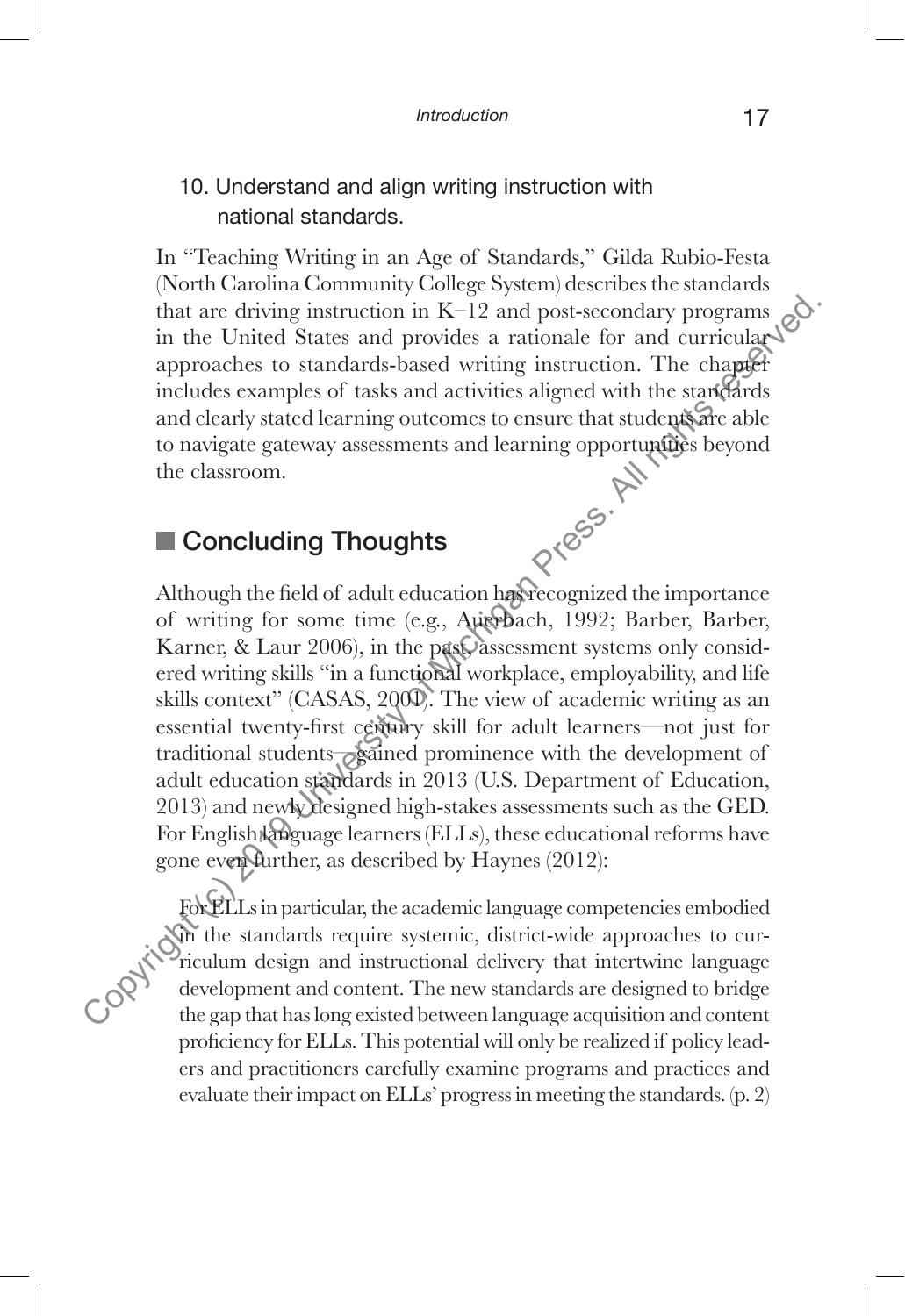Recognizing that effective writing instruction for adults learning English requires a systemwide commitment that includes robust teacher professional development, the purpose of this volume is to provide the research background and specific approaches and resources that allow programs and classroom teachers to implement these changes.

In addition, we need to find ways to work together as a field to help make the necessary shifts. For example, we might:

- □ identify and disseminate promising practices and approaches  $\Box$  identify and disseminate promising practices and approaches to academic writing in terms of integration of language and content, time spent writing, types of texts that students write, audiences that students write for, types of feedback given, types of assessments used, ways to use technology, and ways that one type and level of activity can be used to build the next types and levels. Copyright (contract of minimals reserved. The addition, we need to find ways to work together as a field to be control. The mass in a matter of microscopy that all disseminate promising practices and approximate and conte
	- $\Box$  coordinate instructional approaches across student proficiency and class levels, so that students build from level to level in a sustained and consistent way.
	- $\Box$  emphasize academic, workplace, and professional writing that is aligned with the national standards at local, state, and national levels.  $\circ$
	- $\Box$  ensure that teachers have opportunities to participate in professional development opportunities, learning communities, and collaborations that have academic writing as a focus.
	- § create and make available resource collections of supports for writing at all English proficiency levels (test prompts, graphic organizers, and other types of support).

There is a great deal to be done in the field of adult ESL education to ensure that learners in adult education programs are preparing to succeed in further education and work. Educators are clearly interested in participating in needed changes, but they cannot do it alone. It is time for us to work together as a field to make the needed shifts.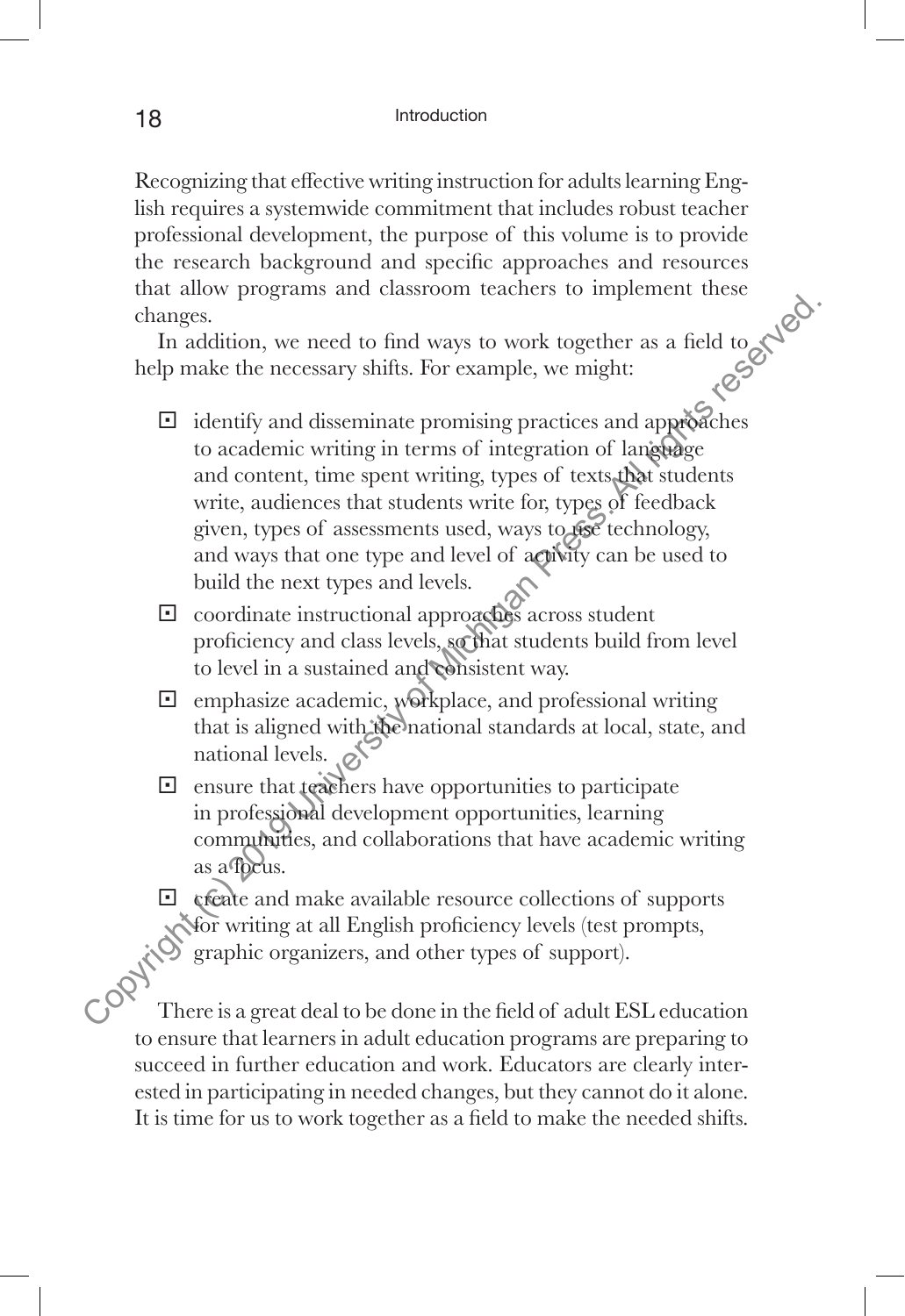## **References**

- Agnew, E. (1992). Basic writers in the workplace. *Journal of Basic Writing, 11*(2), 28–46.
- Auerbach, E. (1992). *Making meaning, making change: Participatory curriculum development for adult ESL literacy*. Washington, DC: Center for Applied Linguistics and Delta Systems.
- Barber, D. B., Barber, W. D., Karner, N. F., & Laur, D. M. (2006). *Teaching writing: A tool kit for adult basic skills educators.* Boone, NC: Appalachian State University. https://abspd.appstate.edu/sites/abspd.appstate.edu/files/ Teaching\_Writing\_Tool\_Kit.pdf
- Beason, L. (2001). Ethos and error: How business people react to errors. *College Composition and Communication, 53*(1), 33–64.
- Biber, D., & Barbieri, F. (2007). Lexical bundles in university spoken and written registers. *English for Specific Purposes*, *26*(3), 263–286.
- Casner-Lotto, J., & Barrington, I. (2006). *Are they really ready to work? Employers' perspectives on the basic knowledge and applied skills of new entrants to the 21st century U.S. workforce.* New York: The Conference Board. http://www.scirp.org/ reference/ReferencesPapers.aspx?ReferenceID=796672
- Chase, G. (1988). Accommodation, resistance and the politics of student writing. *College Composition and Communication, 39*(1), 13–22.
- Comprehensive Adult Student Assessment System (CASAS). (2001, February). *CASAS/GED writing skills study. Technical report.* San Diego, CA: CASAS. http:// www.casas.org/docs/pagecontents/ia\_ged\_wrtg\_techreportw7\_rt.pdf
- Crandall, J. Ingersoll, G., & Lopez, J. (2008). Adult ESL teacher credentialing and *certification.* Washington, DC: Center for Applied Linguistics. http://www. cal.org/caela/esl\_resources/briefs/tchrcred.html
- Elander, J., Harrington, K., Norton, L., Robinson, H., & Reddy, P. (2006). Complex skills and academic writing: A review of evidence about the types of learning required to meet core assessment criteria. *Assessment & Evaluation in Higher Education, 31*(1), 71–90. Auerbach, F. (1992). *Making meaning, making domge: Participatory carriculum developeration* and Delta Systems.<br>
and Delta Systems.<br>
and Delta Systems.<br>
Barber, V. D., Karner, N. E., & Laur, D. M. (2006). *Zehing*<br>
artifu
	- Fernández, R., Peyton, J. K., & Schaetzel, K. (2017). A survey of writing instruction in adult ESL programs: Are teaching practices meeting adult learner needs? *Journal of Research and Practice for Adult Literacy, Secondary, and Basic Education, 6*(2), 5–20.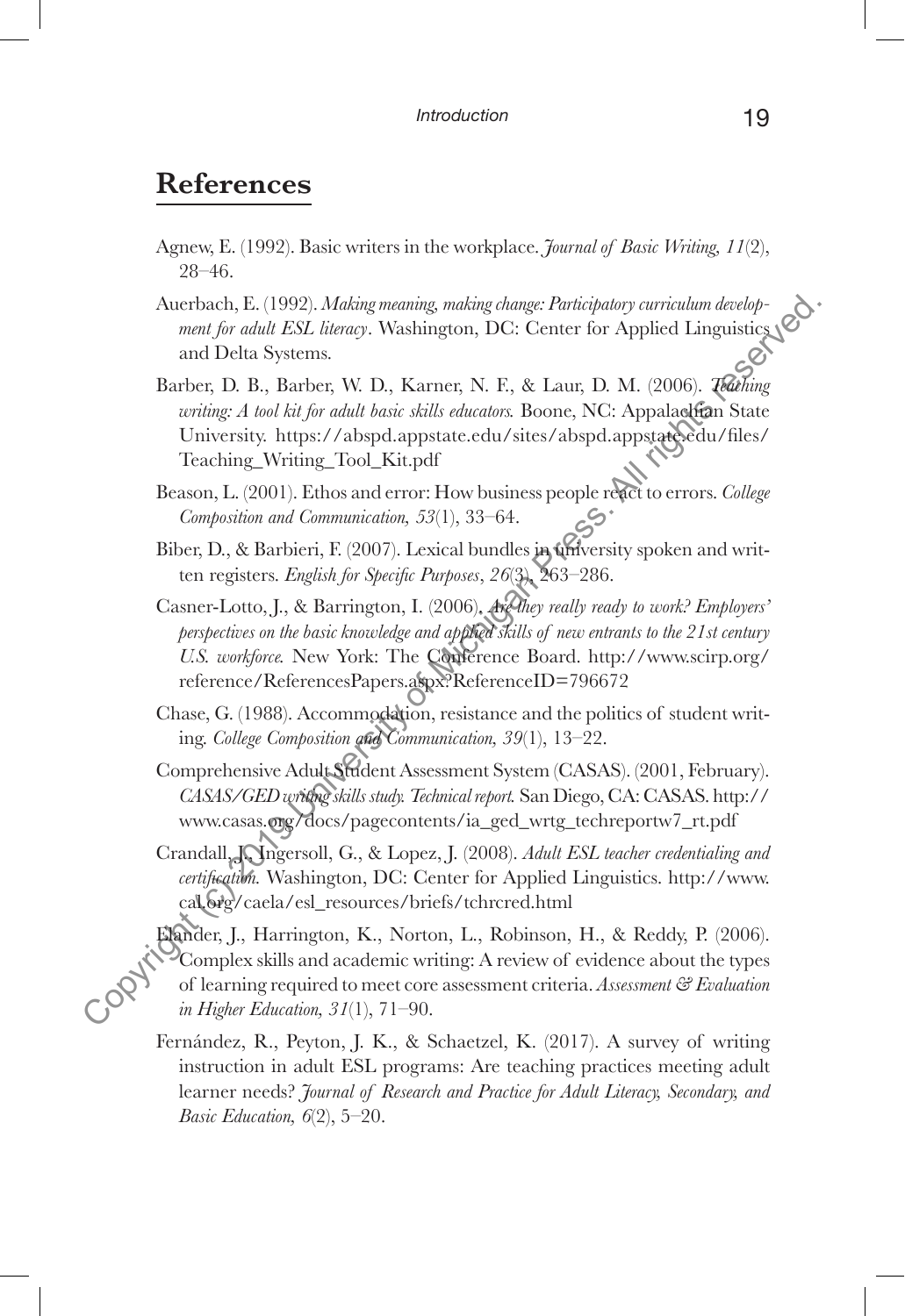- Friedberg, C., Mitchell, A., & Brook, E. (2016). Understanding academic language and its connection to school success. *Lexia Learning.* http://www. lexialearning.com/resources/white-papers/understanding-academiclanguage
- Gee, J. P. (1989). Literacy, discourses, and linguistics: Essays by James Paul Gee. A Special Issue of the *Journal of Education, 171*(1), 5–17.
- Goins, A., Rauh, C., Tarner, D., & Von Holten, D. (2016). *Workplace writing: A handbook for common workplace genres and professional writing.* New Prairie Press. http://newprairiepress.org/ebooks/8
- Graham, S., & Perin, D. (2007). *Writing next: Effective strategies to improve writing of adolescents in middle and high schools.* A report to Carnegie Corporation of New York. Washington, DC: Alliance for Excellent Education.
- Haynes, M. (2012, October). The role of language and literacy in college- and career*ready standards: Rethinking policy and practice in support of English language learners.* Washington, DC: Alliance for Excellent Education.
- Hinkel, E. (2004). *Teaching academic ESL writing: Practical techniques in vocabulary and grammar.* New York: Routledge.
- Hyland, K. (2008). As can be seen: Lexical bundles and disciplinary variation. *English for Specific Purposes*, *27*(1), 4–21.
- Kanno, Y., & Kangas, S. E. (2014). "I'm not going to be, like, for the AP": English language learners' limited access to advanced college-preparatory courses in high school. *American Educational Research Journal*, *51*(5), 848– 878. Copyright (c) System and Spin and Copyright (2019). The comparison of Apple and Spin and Spin and The term (2016). With place withing the hundlook for common university of experiment press. All rights reserved press. All
	- LaVenia, M., Cohen-Vogel, L., & Lang, L. (2015). The Common Core State Standards Initiative: An event history analysis of state adoption. *American Journal of Education, 121*(2), 145–182. doi:10.1086/679389
	- Matsuda, K. (2006). The myth of linguistic homogeneity in U.S. college composition. *College English, 68*(6), 637–651.
	- McKeown, M. G., Crosson, A. C., Artz, N. J., Sandora, C., & Beck, I. L. (2013). In the media: Expanding students' experience with academic vocabulary. *The Reading Teacher, 67*(1), 45–53.
	- Parrish, B., & Johnson, K. (2010). *Promoting learner transitions to postsecondary education and work: Developing academic readiness skills from the beginning*. Washington, DC: Center for Applied Linguistics. http://www.cal.org/caelanetwork/ pdfs/TransitionsFinalWeb.pdf